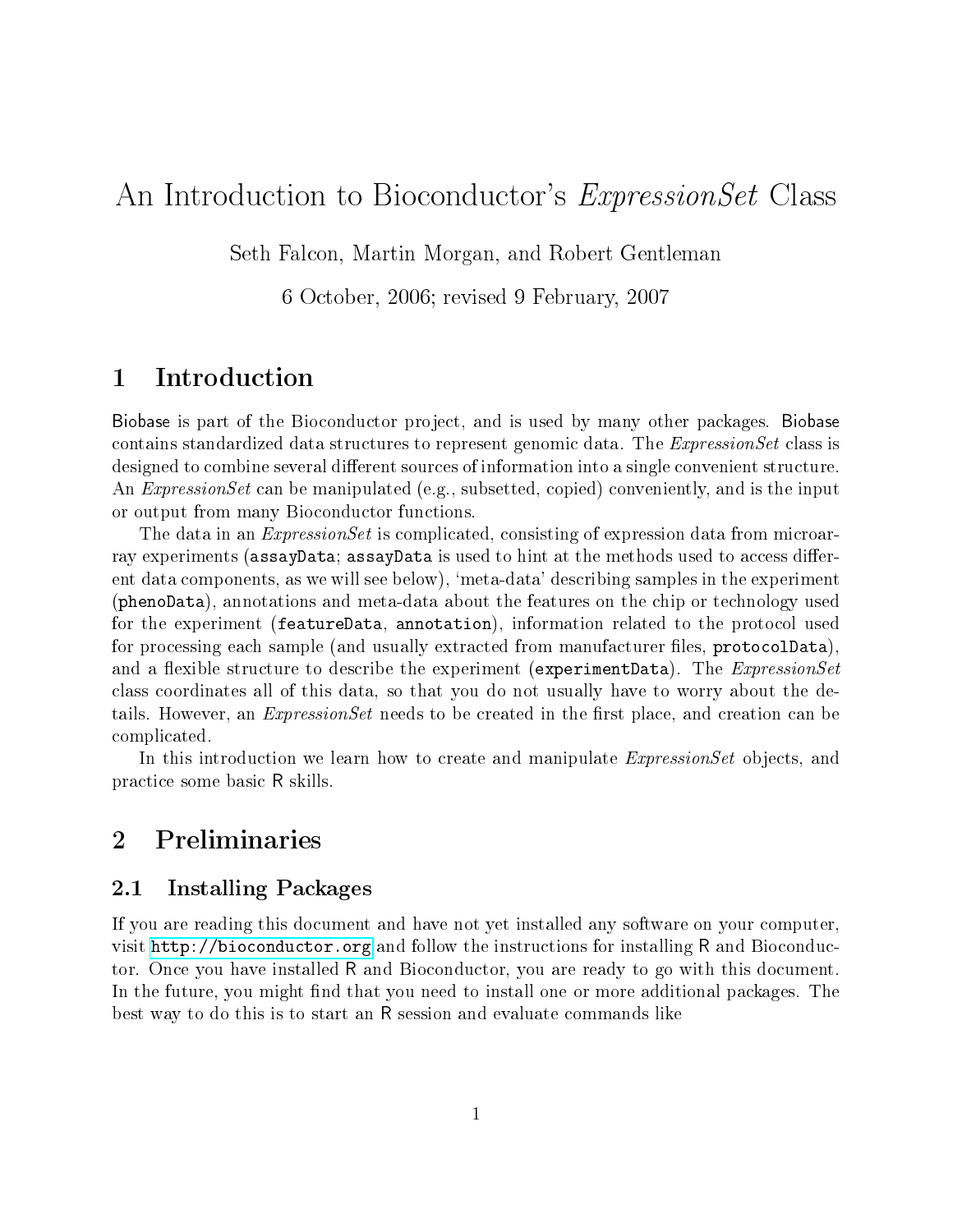```
> if (!require("BiocManager"))
      install.packages("BiocManager")
> BiocManager::install("Biobase")
```
## 2.2 Loading Packages

The definition of the *ExpressionSet* class along with many methods for manipulating  $Ex$  $pressionSet$  objects are defined in the Biobase package. In general, you need to load class and method definitions before you use them. When using Bioconductor, this means loading R packages using library or require.

```
> library("Biobase")
```
### Exercise 1

What happens when you try to load a package that is not installed?

When using library, you get an error message. With require, the return value is FALSE and a warning is printed.

## 3 Building an ExpressionSet From .CEL and other files

Many users have access to .CEL or other files produced by microarray chip manufacturer hardware. Usually the strategy is to use a Bioconductor package such as affy PLM, affy, oligo, or limma, to read these files. These Bioconductor packages have functions (e.g., ReadAffy, expresso, or justRMA in affy) to read CEL files and perform preliminary preprocessing, and to represent the resulting data as an *ExpressionSet* or other type of object. Suppose the result from reading and preprocessing CEL or other files is named object, and object is different from  $ExpressionSet$ ; a good bet is to try, e.g.,

```
> library(convert)
> as(object, "ExpressionSet")
```
It might be the case that no converter is available. The path then is to extract relevant data from object and use this to create an *ExpressionSet* using the instructions below.

## 4 Building an ExpressionSet From Scratch

As mentioned in the introduction, the data from many high-throughput genomic experiments, such as microarray experiments, usually consist of several conceptually distinct parts: assay data, phenotypic meta-data, feature annotations and meta-data, and a description of the experiment. We'll construct each of these components, and then assemble them into an ExpressionSet.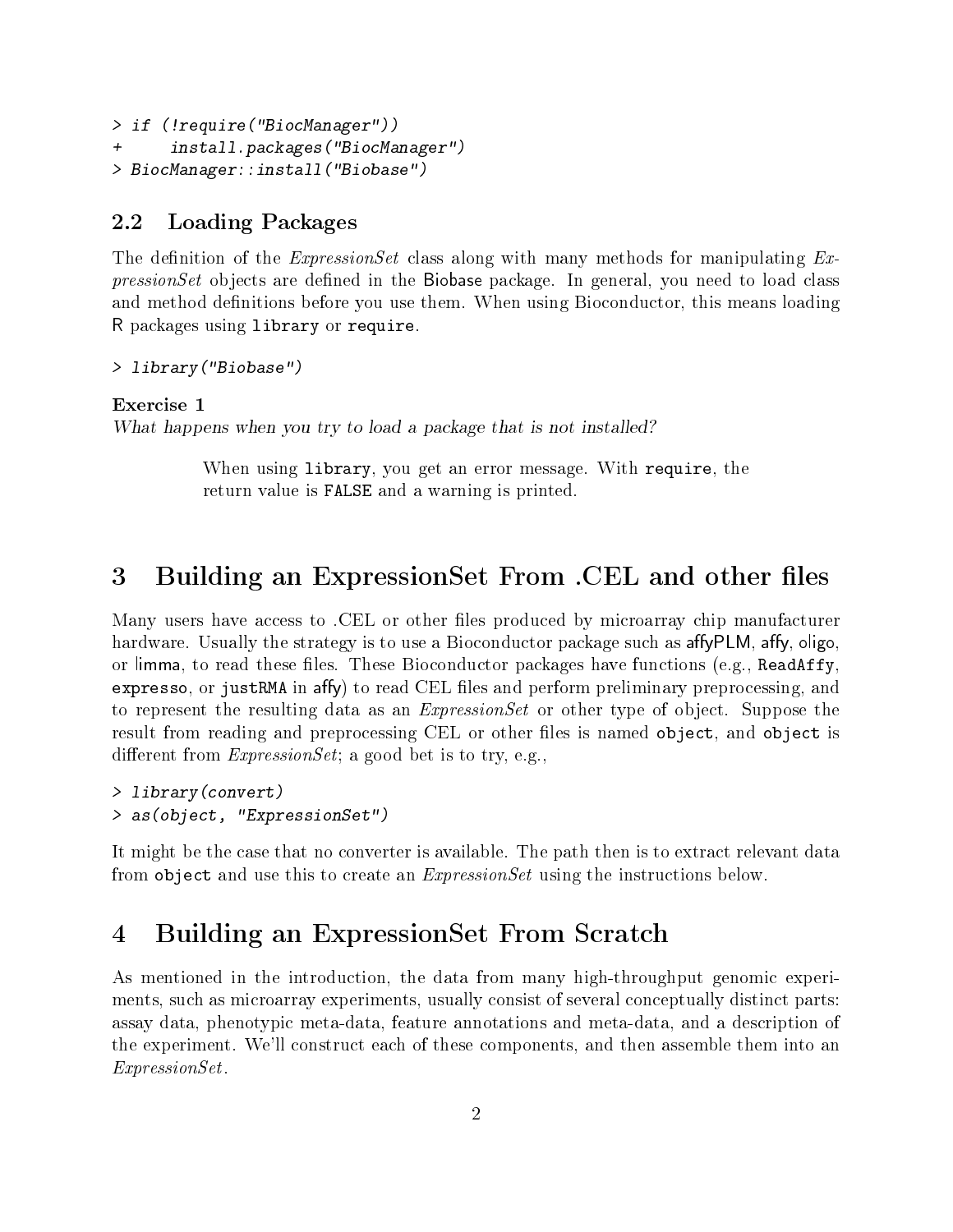### 4.1 Assay data

One important part of the experiment is a matrix of 'expression' values. The values are usually derived from microarrays of one sort or another, perhaps after initial processing by manufacturer software or Bioconductor packages. The matrix has  $F$  rows and  $S$  columns, where  $F$  is the number of features on the chip and  $S$  is the number of samples.

A likely scenario is that your assay data is in a 'tab-delimited' text file (as exported from a spreadsheet, for instance) with rows corresponding to features and columns to samples. The strategy is to read this file into R using the read. table command, converting the result to a *matrix*. A typical command to read a tab-delimited file that includes column 'headers' is

```
> dataDirectory <- system.file("extdata", package="Biobase")
> exprsFile <- file.path(dataDirectory, "exprsData.txt")
> exprs <- as.matrix(read.table(exprsFile, header=TRUE, sep="\t",
+ row.names=1,
+ as.is=TRUE))
```
The first two lines create a file path pointing to where the assay data is stored; replace these with a character string pointing to your own file, e.g,

#### > exprsFile <- "c:/path/to/exprsData.txt"

(Windows users: note the use of / rather than \; this is because R treats the \ character as an 'escape' sequence to change the meaning of the subsequent character). See the help pages for read.table for more detail. A common variant is that the character separating columns is a comma ("comma-separated values", or "csv" files), in which case the sep argument might be  $sep=" "$ ,  $"$ .

It is always important to verify that the data you have read matches your expectations. At a minimum, check the class and dimensions of geneData and take a peak at the first several rows

```
> class(exprs)
[1] "matrix" "array"
> dim(exprs)
[1] 500 26
> colnames(exprs)
 [1] "A" "B" "C" "D" "E" "F" "G" "H" "I" "J" "K" "L" "M" "N" "O"
[16] "P" "Q" "R" "S" "T" "U" "V" "W" "X" "Y" "Z"
> head(exprs[,1:5])
```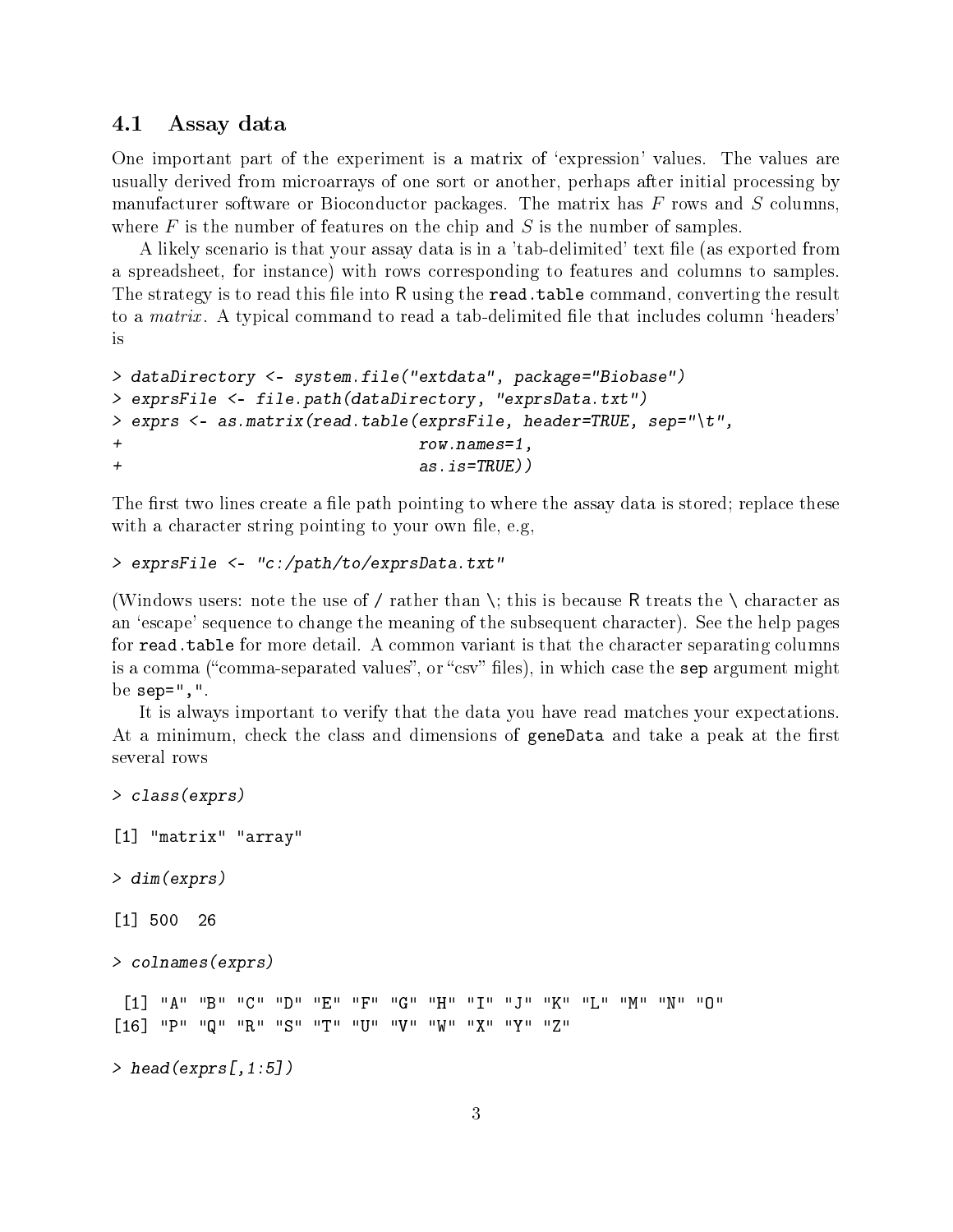A B C D E AFFX-MurIL2\_at 192.7420 85.75330 176.7570 135.5750 64.49390 AFFX-MurIL10\_at 97.1370 126.19600 77.9216 93.3713 24.39860 AFFX-MurIL4\_at 45.8192 8.83135 33.0632 28.7072 5.94492 AFFX-MurFAS\_at 22.5445 3.60093 14.6883 12.3397 36.86630 AFFX-BioB-5\_at 96.7875 30.43800 46.1271 70.9319 56.17440 AFFX-BioB-M\_at 89.0730 25.84610 57.2033 69.9766 49.58220

At this point, we can create a minimal ExpressionSet object using the ExpressionSet constructor:

```
> minimalSet <- ExpressionSet(assayData=exprs)
```
We'll get more benefit from expression sets by creating a richer object that coordinates phenotypic and other data with our expression data, as outlined in the following sections.

## 4.2 Phenotypic data

Phenotypic data summarizes information about the samples (e.g., sex, age, and treatment status; referred to as `covariates'). The information describing the samples can be represented as a table with  $S$  rows and  $V$  columns, where  $V$  is the number of covariates. An example of phenotypic data can be input with

```
> pDataFile <- file.path(dataDirectory, "pData.txt")
> pData <- read.table(pDataFile,
+ row.names=1, header=TRUE, sep="\t")
> dim(pData)
[1] 26 3
> rownames(pData)
 [1] "A" "B" "C" "D" "E" "F" "G" "H" "I" "J" "K" "L" "M" "N" "O"
[16] "P" "Q" "R" "S" "T" "U" "V" "W" "X" "Y" "Z"
> summary(pData)
   gender type score
Length:26 Length:26 Min. :0.1000
Class :character Class :character 1st Qu.:0.3275
Mode :character Mode :character Median :0.4150
                                  Mean : 0.5369
                                  3rd Qu.:0.7650
                                  Max. :0.9800
```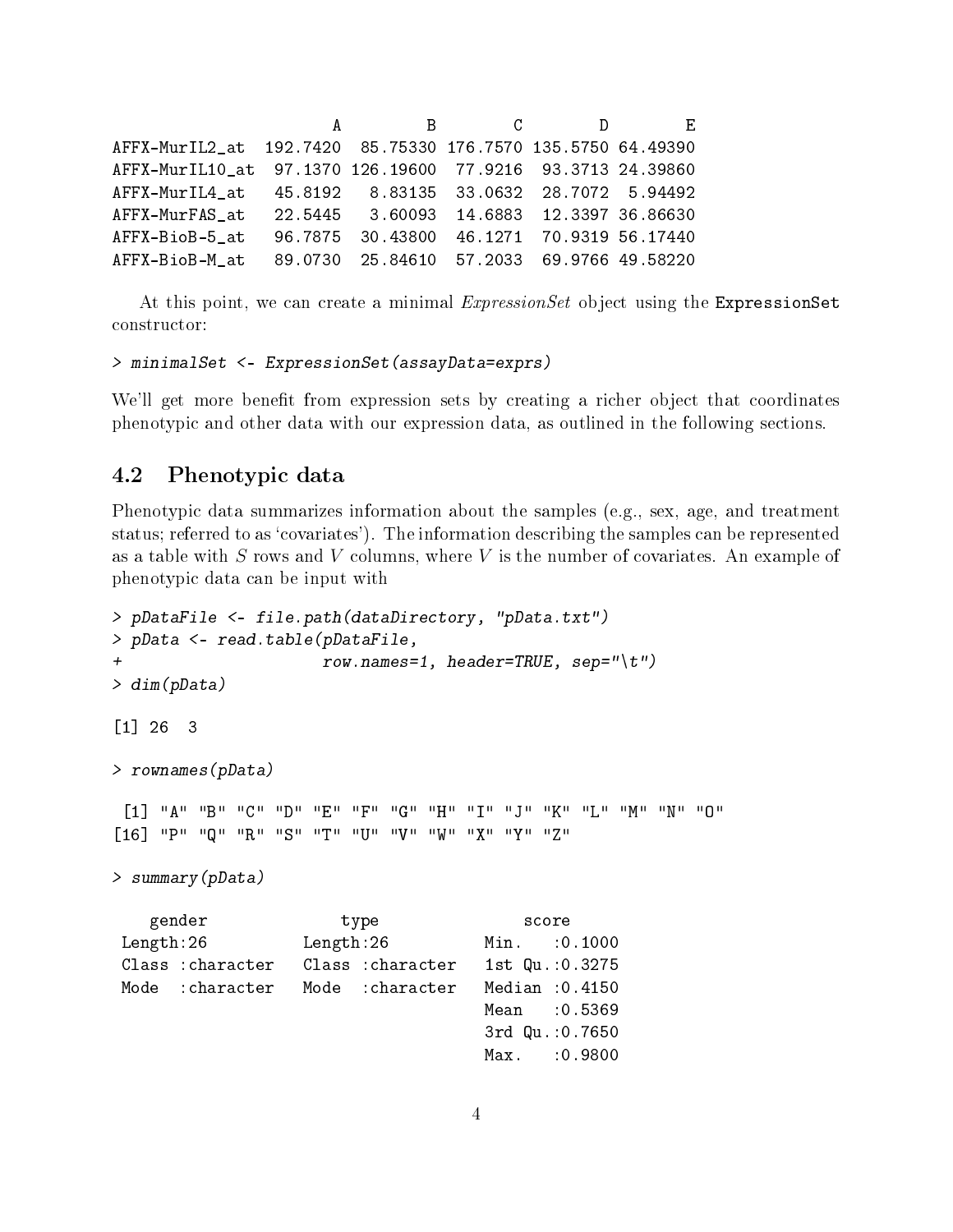There are three columns of data, and 26 rows. Note that the number of rows of phenotypic data match the number of columns of expression data, and indeed that the row and column names are identically ordered:

> all(rownames(pData)==colnames(exprs))

#### [1] TRUE

This is an essential feature of the relationship between the assay and phenotype data; ExpressionSet will complain if these names do not match.

Phenotypic data can take on a number of different forms. For instance, some covariates might reasonably be represented as numeric values. Other covariates (e.g., gender, tissue type, or cancer status) might better be represented as factor objects (see the help page for factor for more information). It is especially important that the phenotypic data are encoded correctly; the colClasses argument to read.table can be helpful in correctly inputing (and ignoring, if desired) columns from the file.

Exercise 2 What class does read.table return?

#### Exercise 3

Determine the column names of pData. Hint: apropos("name").

> names(pData) [1] "gender" "type" "score"

#### Exercise 4

Use sapply to determine the classes of each column of pData. Hint: read the help page for sapply.

> sapply(pData, class)

gender type score "character" "character" "numeric"

#### Exercise 5

What is the sex and  $\text{Case}/\text{Control}$  status of the 15th and 20th samples? And for the sample(s) with score greater than 0.8.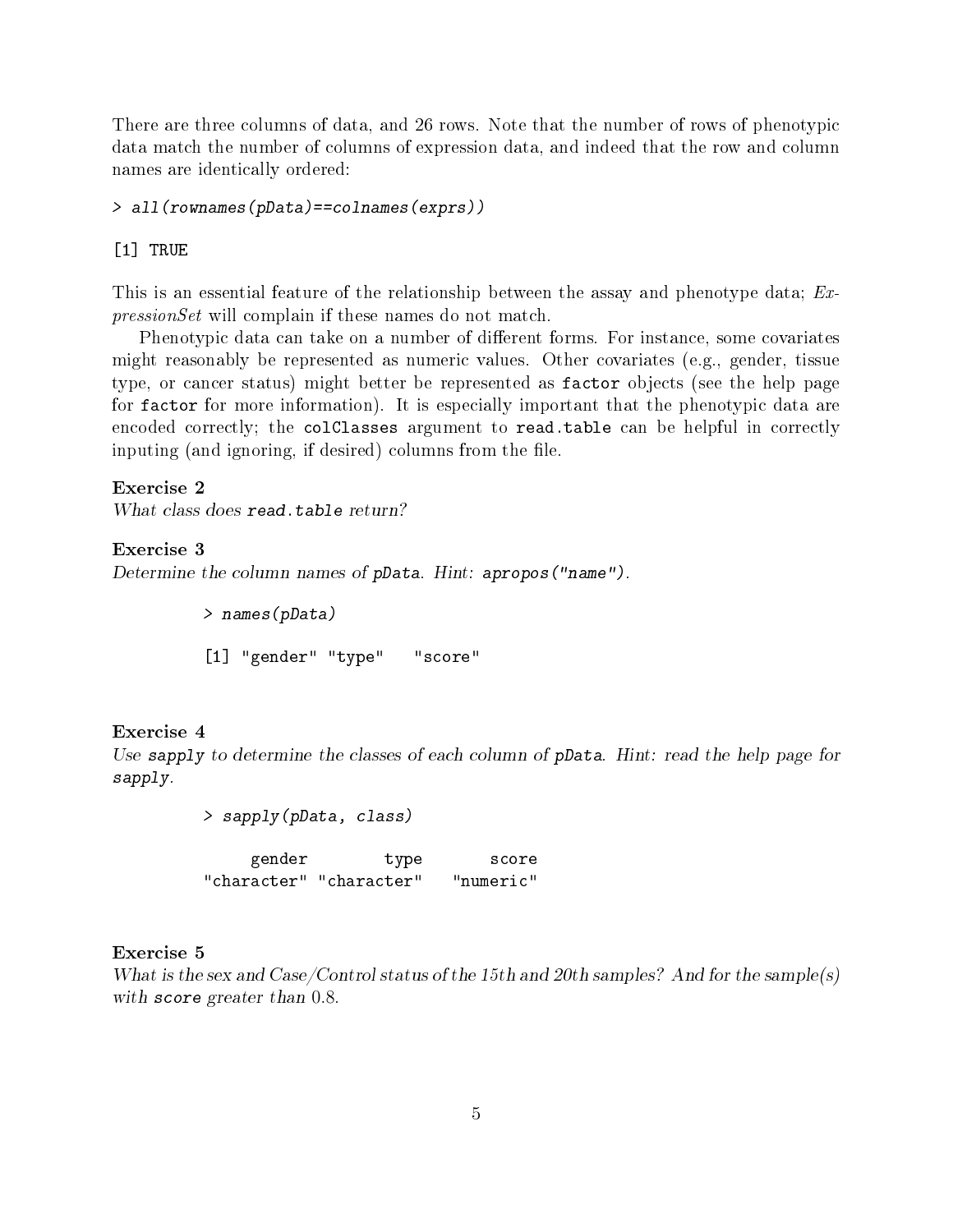```
> pData[c(15, 20), c("gender", "type")]
 gender type
O Female Case
T Female Case
> pData[pData$score>0.8,]
 gender type score
E Female Case 0.93
G Male Case 0.96
X Male Control 0.98
Y Female Case 0.94
```
Investigators often find that the meaning of simple column names does not provide enough information about the covariate – What is the cryptic name supposed to represent? What units are the covariates measured in? We can create a data frame containing such meta-data (or read the information from a file using read.table) with

```
> metadata <- data.frame(labelDescription=
+ c("Patient gender",
+ "Case/control status",
+ "Tumor progress on XYZ scale"),
+ row.names=c("gender", "type", "score"))
```
This creates a *data.frame* object with a single column called **labelDescription**, and with row names identical to the column names of the *data.frame* containing the phenotypic data. The column labelDescription *must* be present; other columns are optional.

Bioconductor's Biobase package provides a class called *AnnotatedDataFrame* that conveniently stores and manipulates the phenotypic data and its metadata in a coordinated fashion. Create and view an *AnnotatedDataFrame* instance with:

```
> phenoData <- new("AnnotatedDataFrame",
                   data=pData, varMetadata=metadata)
> phenoData
An object of class 'AnnotatedDataFrame'
  rowNames: A B ... Z (26 total)
  varLabels: gender type score
  varMetadata: labelDescription
```
Some useful operations on an AnnotatedDataFrame include sampleNames, pData (to extract the original pData data.frame), and varMetadata. In addition, AnnotatedDataFrame objects can be subset much like a data.frame: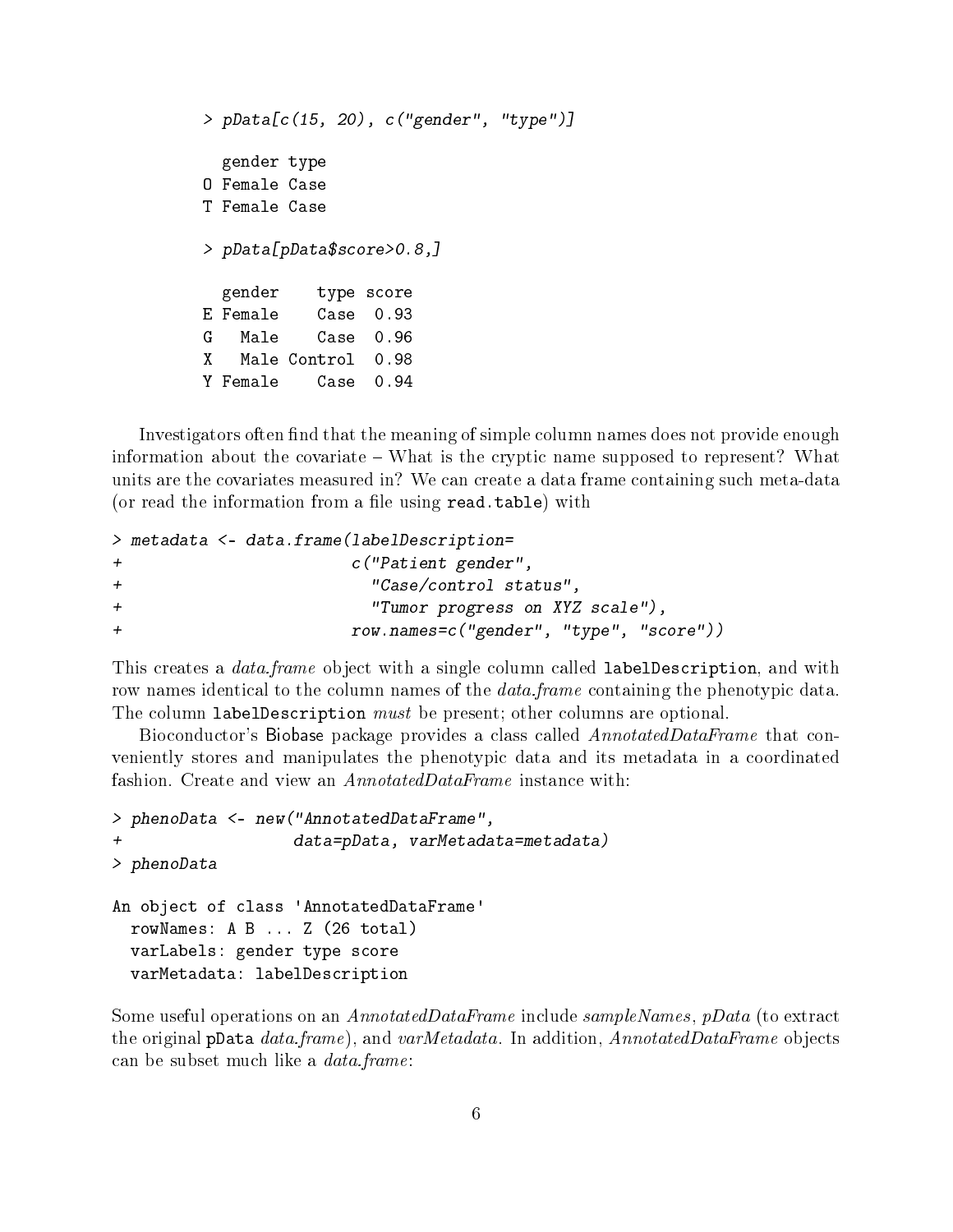```
> head(pData(phenoData))
 gender type score
A Female Control 0.75
B Male Case 0.40
C Male Control 0.73
D Male Case 0.42
E Female Case 0.93
F Male Control 0.22
> phenoData[c("A","Z"),"gender"]
An object of class 'AnnotatedDataFrame'
 rowNames: A Z
 varLabels: gender
 varMetadata: labelDescription
> pData(phenoData[phenoData$score>0.8,])
 gender type score
E Female Case 0.93
G Male Case 0.96
X Male Control 0.98
Y Female Case 0.94
```
### 4.3 Annotations and feature data

Meta-data on features is as important as meta-data on samples, and can be very large and diverse. A single chip design (i.e., collection of features) is likely to be used in many different experiments, and it would be inefficient to repeatedly collect and coordinate the same metadata for each *ExpressionSet* instance. Instead, the ideas is to construct specialized meta-data packages for each type of chip or instrument. Many of these packages are available from the Bioconductor web site. These packages contain information such as the gene name, symbol and chromosomal location. There are other meta-data packages that contain the information that is provided by other initiatives such as GO and KEGG. The annotate and AnnotationDbi packages provides basic data manipulation tools for the meta-data packages.

The appropriate way to create annotation data for features is very straight-forward: we provide a character string identifying the type of chip used in the experiment. For instance, the data we are using is from the Affymetrix hgu $95av2$  chip:

#### > annotation <- "hgu95av2"

It is also possible to record information about features that are unique to the experiment (e.g., flagging particularly relevant features). This is done by creating or modifying an AnnotatedDataFrame like that for phenoData but with row names of the Annotated-DataFrame matching rows of the assay data.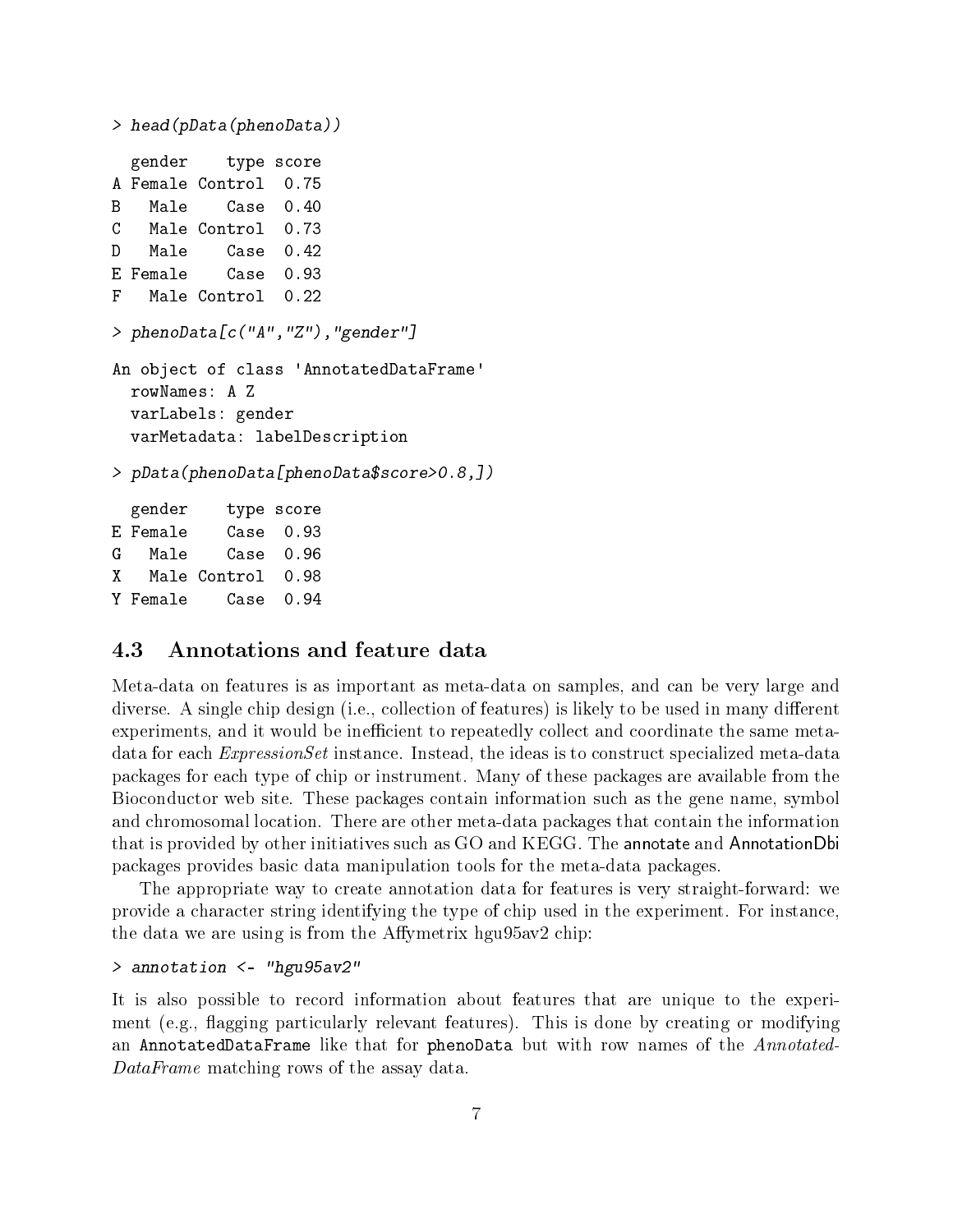### 4.4 Experiment description

Basic description about the experiment (e.g., the investigator or lab where the experiment was done, an overall title, and other notes) can be recorded by creating a MIAME object. One way to create a MIAME object is to use the new function:

```
> experimentData <- new("MIAME",
+ name="Pierre Fermat",
+ lab="Francis Galton Lab",
+ contact="pfermat@lab.not.exist",
+ title="Smoking-Cancer Experiment",
+ abstract="An example ExpressionSet",
+ url="www.lab.not.exist",
+ other=list(
+ notes="Created from text files"
+ ))
```
Usually, new takes as arguments the class name and pairs of names and values corresponding to different slots in the class; consult the help page for  $MIAME$  for details of available slots.

## 4.5 Assembling an ExpressionSet

An *ExpressionSet* object is created by assembling its component parts and callng the ExpressionSet constructor:

```
> exampleSet <- ExpressionSet(assayData=exprs,
+ phenoData=phenoData,
+ experimentData=experimentData,
+ annotation="hgu95av2")
```
Note that the names on the right of each equal sign can refer to any object of appropriate class for the argument. See the help page for ExpressionSet for more information.

We created a rich data object to coordinate diverse sources of information. Less rich objects can be created by providing less information. As mentioned earlier, a minimal expression set can be created with

#### > minimalSet <- ExpressionSet(assayData=exprs)

Of course this object has no information about phenotypic or feature data, or about the chip used for the assay.

## 5 ExpressionSet Basics

Now that you have an *ExpressionSet* instance, let's explore some of the basic operations. You can get an overview of the structure and available methods for *ExpressionSet* objects by reading the help page: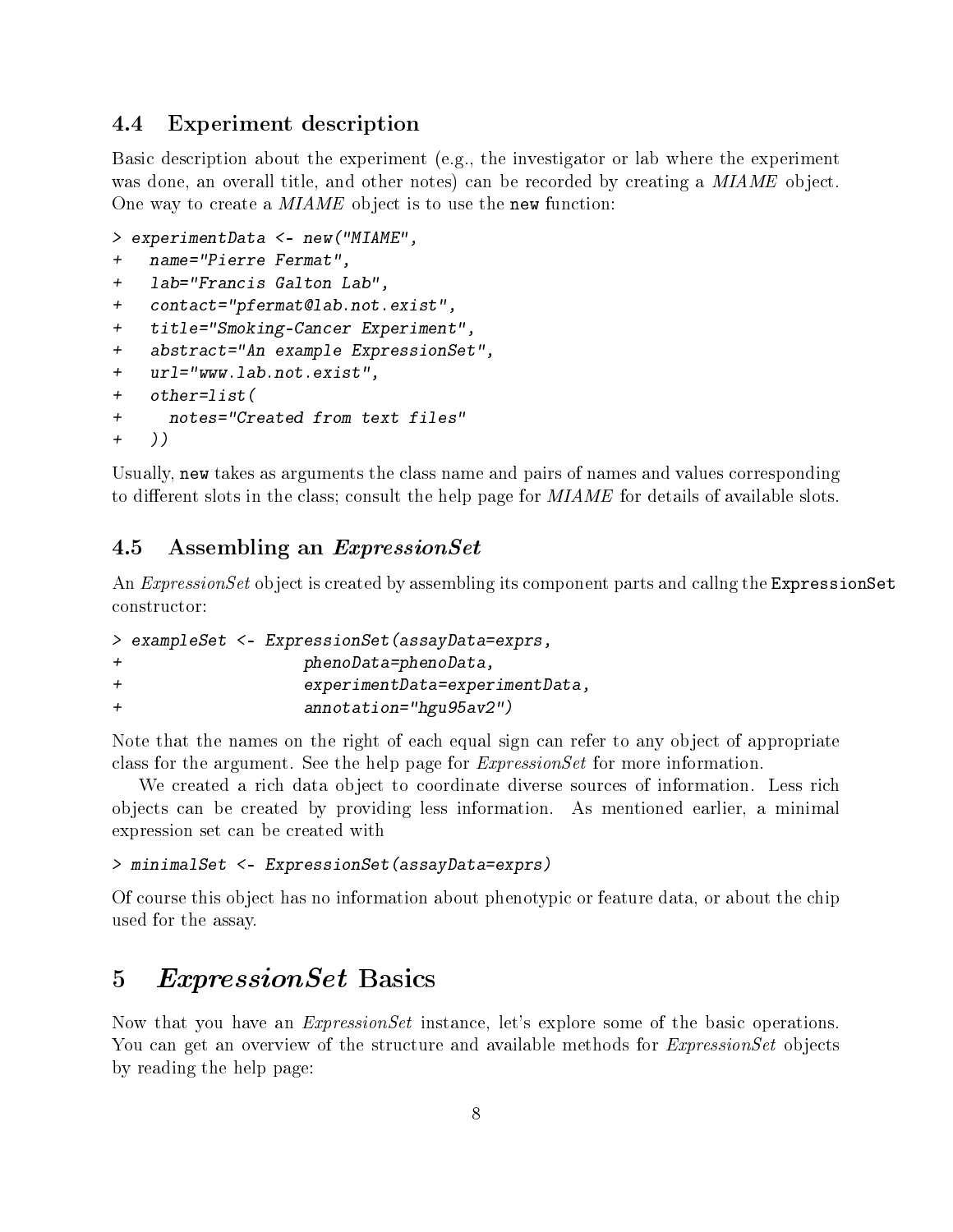> help("ExpressionSet-class")

When you print an *ExpressionSet* object, a brief summary of the contents of the object is displayed (displaying the entire object would fill your screen with numbers):

```
> exampleSet
ExpressionSet (storageMode: lockedEnvironment)
assayData: 500 features, 26 samples
  element names: exprs
protocolData: none
phenoData
  sampleNames: A B ... Z (26 total)
  varLabels: gender type score
  varMetadata: labelDescription
featureData: none
experimentData: use 'experimentData(object)'
Annotation: hgu95av2
```
## 5.1 Accessing Data Elements

A number of accessor functions are available to extract data from an ExpressionSet instance. You can access the columns of the phenotype data (an AnnotatedDataFrame instance) using  $$:$ 

```
> exampleSet$gender[1:5]
[1] "Female" "Male" "Male" "Male" "Female"
> exampleSet$gender[1:5] == "Female"
[1] TRUE FALSE FALSE FALSE TRUE
```
You can retrieve the names of the features using featureNames. For many microarray datasets, the feature names are the probe set identifiers.

```
> featureNames(exampleSet)[1:5]
```

```
[1] "AFFX-MurIL2_at" "AFFX-MurIL10_at" "AFFX-MurIL4_at"
[4] "AFFX-MurFAS_at" "AFFX-BioB-5_at"
```
The unique identifiers of the samples in the data set are available via the sampleNames method. The varLabels method lists the column names of the phenotype data:

```
> sampleNames(exampleSet)[1:5]
```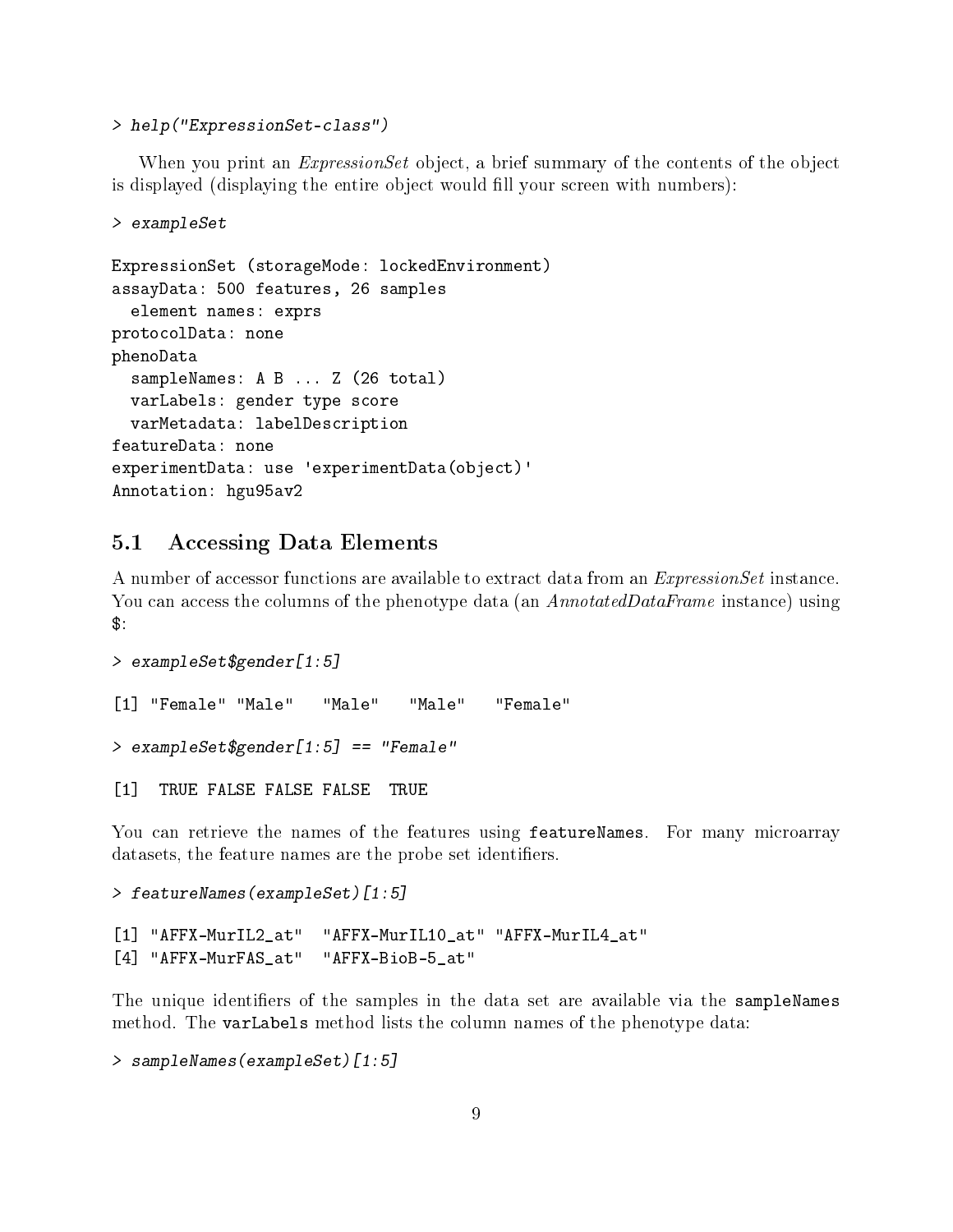```
[1] "A" "B" "C" "D" "E"
> varLabels(exampleSet)
[1] "gender" "type" "score"
Extract the expression matrix of sample information using exprs:
```

```
> mat <- exprs(exampleSet)
> dim(mat)[1] 500 26
```
#### 5.1.1 Subsetting

Probably the most useful operation to perform on *ExpressionSet* objects is subsetting. Subsetting an *ExpressionSet* is very similar to subsetting the expression matrix that is contained within the  $ExpressionSet$ , the first argument subsets the features and the second argument subsets the samples. Here are some examples: Create a new *ExpressionSet* consisting of the 5 features and the first 3 samples:

```
> vv <- exampleSet[1:5, 1:3]
> dim(vv)Features Samples
       5 3
> featureNames(vv)
[1] "AFFX-MurIL2_at" "AFFX-MurIL10_at" "AFFX-MurIL4_at"
[4] "AFFX-MurFAS_at" "AFFX-BioB-5_at"
> sampleNames(vv)
[1] "A" "B" "C"
Create a subset consisting of only the male samples:
> males <- exampleSet[ , exampleSet$gender == "Male"]
> males
ExpressionSet (storageMode: lockedEnvironment)
assayData: 500 features, 15 samples
  element names: exprs
protocolData: none
phenoData
  sampleNames: B C ... X (15 total)
  varLabels: gender type score
  varMetadata: labelDescription
featureData: none
experimentData: use 'experimentData(object)'
Annotation: hgu95av2
```